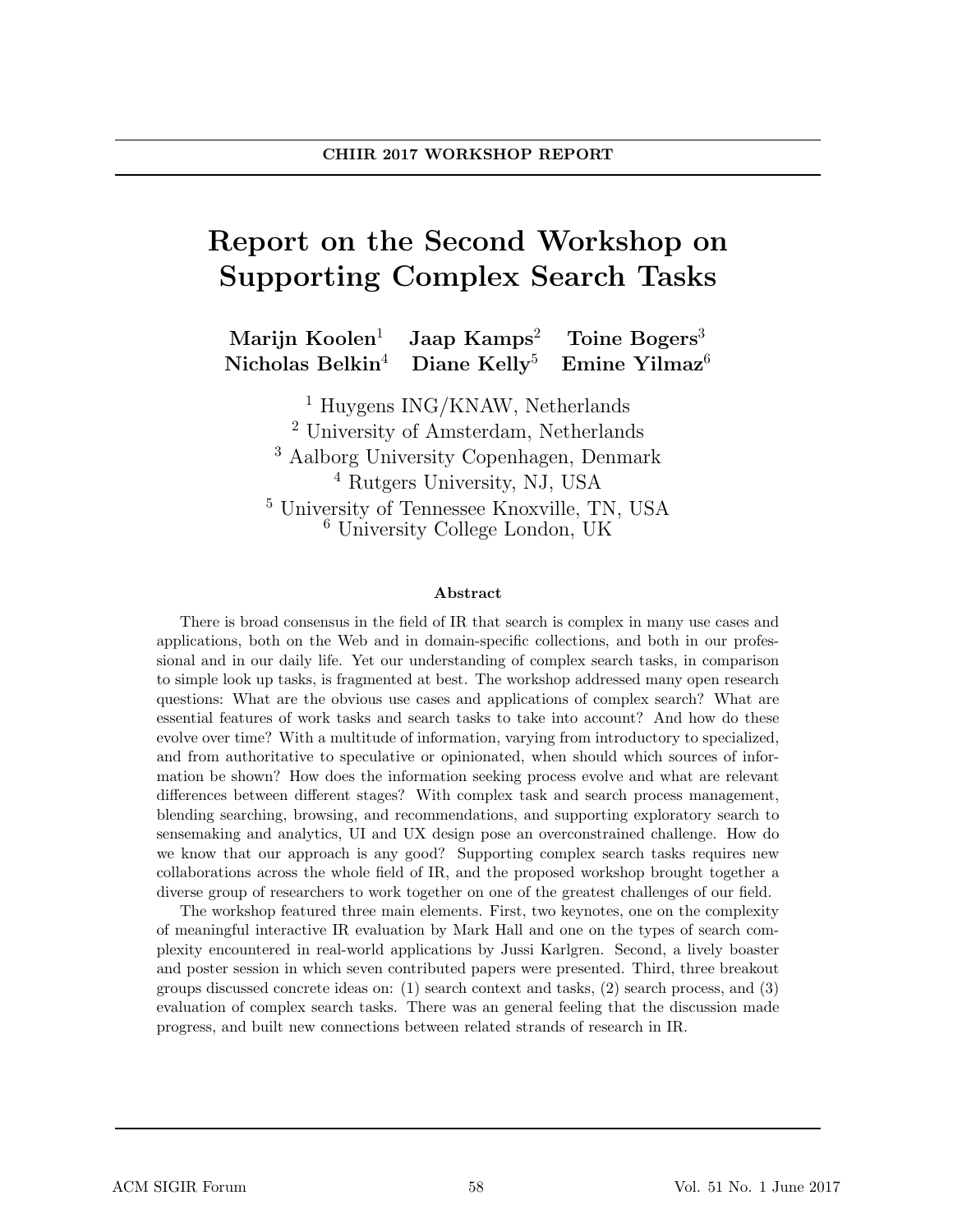## 1 Introduction

One of the current challenges in information access is supporting complex search tasks. A user's understanding of their information need and their overall task develops as they interact with the system. Supporting the various stages of the task involves many aspects of the system, e.g. interface features, presentation of information, retrieving and ranking. Many search systems treat the search process as a series of identical steps of submitting a query and consulting documents. Yet information seeking research has shown that users go through different phases in their search sessions, from exploring and identifying vague information needs, to focusing and refining their needs and search strategies, to finalizing their search. To be able to support exploring and discovering strategies we need to understand the characteristics of different tasks including open-ended, leisure-focused sessions. This is a highly complex problem that touches upon and bridges areas of information seeking, interactive information retrieval, system-centered (ranking, evaluation), and user interface design.

The background for this workshop is derived from the Interactive Track of the CLEF/INEX Social Book Search Lab [4, 5, 6], which investigates scenarios with complex book search tasks and develops systems and interfaces that support the user through the different stages of their search process.

The overall goal of the workshop was to create and foster an interdisciplinary forum where researchers can exchange and contribute to the development of alternative experiments and prototypes. The main aim was to better understand how to support complex search tasks, addressing many open research questions to be explored, including:

- Context What are the obvious use cases and applications of complex search? In what sense are these "complex"? What generic characteristic do they share? How can search become an integral part of its context, and the context integral part of search?
- Tasks What are essential features of work tasks and search tasks to take into account? And how do these evolve over time? How do can complex tasks be decomposed into manageable sub-tasks, and partial results composed into comprehensive answers? How can we monitor and support task progress?
- Heterogeneous sources With a multitude of information, varying from introductory to specialized, and from authoritative to speculative or opinionated, when to show what sources of information? When to show more or other types of information than directly requested by the searcher? Do we know when the user has gotten enough?
- Search process How does the information seeking process evolve and what are relevant differences between different stages? What search tactics and search strategies are effective? How can we promote the use of effective search strategies? How does the information need evolve and what are relevant success criteria for the end result and intermediate steps? How can we cast these as effective complex queries, and how to (interactively) construct such queries?
- UI and UX Does the need of complex task and search process management, blending searching, browsing, and recommendations, and supporting exploratory search to sense-making and analytics, make UI and UX design an overconstrained challenge? What affordances are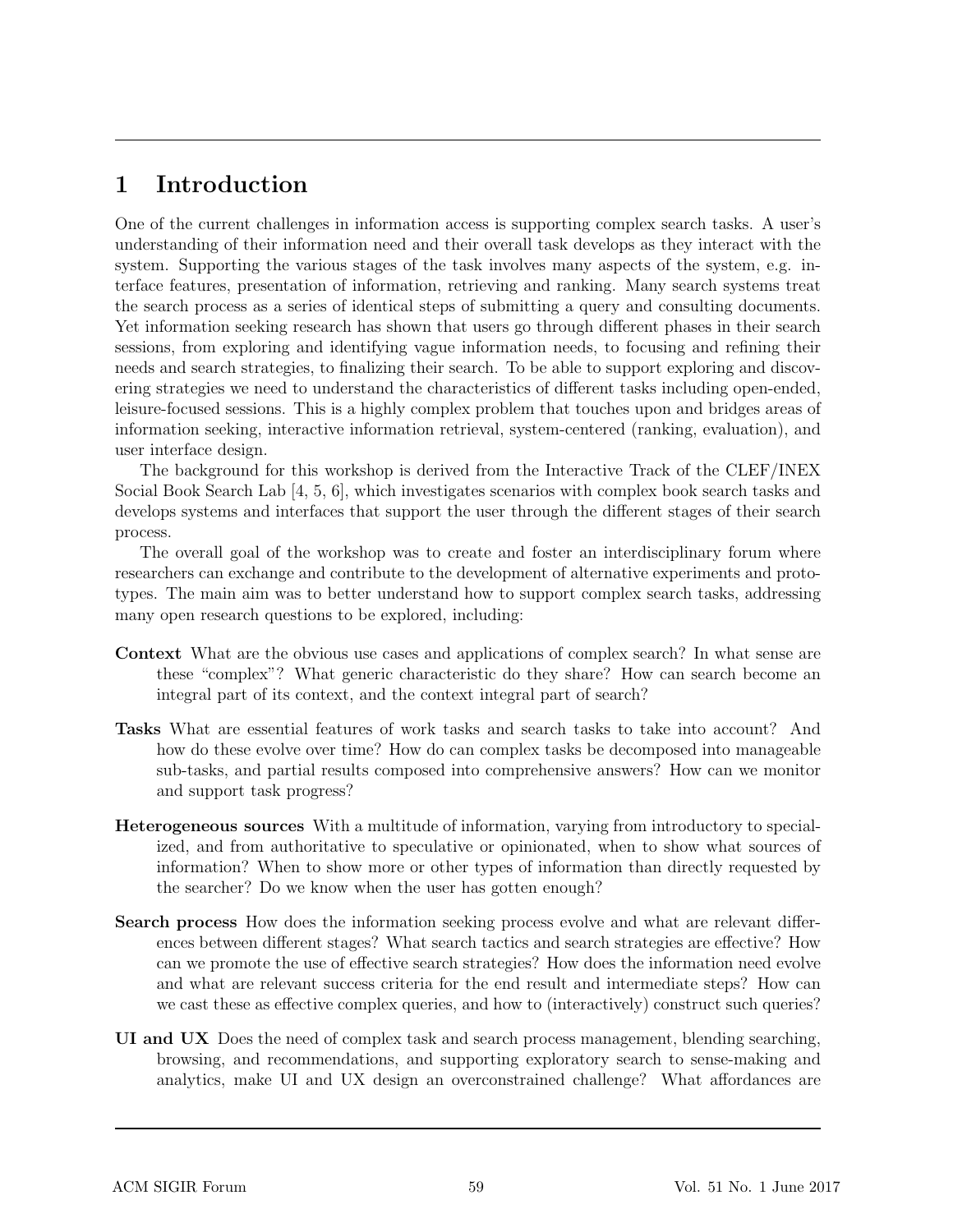required and in what stage of the search process? How can we make the search process transparent to the user? How and when does the initiative shift between system and user?

Evaluation How do we know that our approach is any good? Can we carve out one or a range of generic aspects testable on a suitable benchmarks? Is there enough empirical evidence to ground simulated interactive search? What kind of novel retrieval models are needed to combine topical, contextual and preferential aspects?

SCST 2017 was a half day workshop on supporting complex search tasks—a *workshop* proper where discussion was central, and all attendees were active participants. The workshop brought together a varied group of researchers with experience covering both user and system centered approaches, to work together on the problem and potential solutions, and identify the barriers to success and work on ways of addressing them.

The rest of this report will follow the program of the workshop. The workshop started with a round of introductions where each attendee introduced him- or herself, and explained their own interest in the topic. Next, it featured two short keynotes (discussed in §2) which helped frame the problems and reach a shared understanding among all workshop attendees of the issues involved. Mark Hall (Edge Hill University) talked about interactive IR evaluation and Jussi Karlgren (Gavagai, Sweden) talked about the hidden complexity of seemingly simple business information needs. This was followed by a boaster and poster session in which nine papers (discussed in §3) were presented. In the next session, participants divided over three breakout groups (discussed in §4), with in-depth discussion on three topics of importance in the area: (1) search context and tasks, (2) search process, and (3) evaluation of complex search tasks. In the final session the results and progress of the workshop was discussed and preliminary conclusions were drawn (discussed in §5).

### 2 Keynote

The workshop started with two short keynotes, one from an academic perspective and one from an industry perspective, to set the stage and ensure all attendees were on the same page.

#### 2.1 Where does it end? Complex Search Tasks and Evaluation

Mark Hall (Edge Hill University, UK) presented the academic keynote in which he explored the blurring boundary between complex search tasks and the larger work tasks that motivate the search. This has important implications for what aspects of the process we should evaluate and how we do the evaluation in a meaningful and measurable way.

The task is one of the core concepts around which Information Retrieval (IR) and particularly its evaluation are structured. The traditional search task is a set of instructions that motivate a query and which enable the assessment of the query results' relevance. With the introduction of the user into the evaluation process the task evolved into a set of instructions that the user is provided with when they start the evaluation process. As these tasks become ever more complex the boundary between the IR task and the larger work task that motivates the IR task is starting to blur. This transition poses a major question for evaluation, as it also blurs the question of whether the evaluation is judging the quality of the IR system, the quality of the data for completing the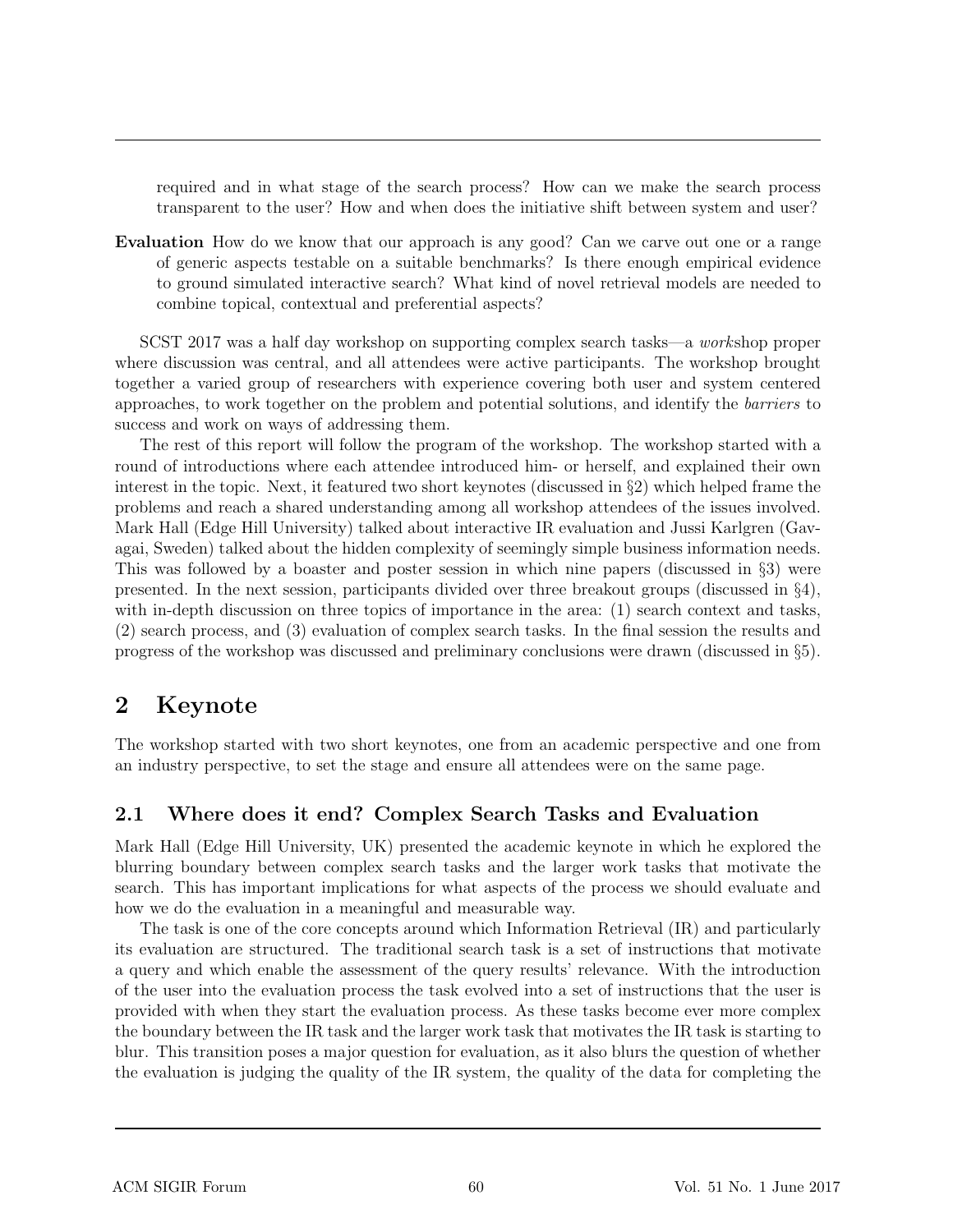work task, or the user's ability to identify with and complete the larger work task. In his keynote, Mark explored some of these issues.

#### 2.2 Complex Aspects of Seemingly Simple Information Needs

Jussi Karlgren (Gavagai, Sweden) presented the industrial perspective and discussed how the typical information needs of corporate customers are often posed in short and basic questions but are surprisingly hard to formulate in meaningful queries, and answering them requires complex processes of curating and aggregating diverse and disparate data.

In commercial practice customers have seemingly simple information needs. What are customers and potential customers saying about my brand online? Are our customers happy? What do our customers want from us? How could we make them happier? These questions are easy to pose and intuitively will provide a basis for commercial action if information to meet them is given by a system. But at least three non-trivial challenges lie in the way of fulfilling information needs of this kind: (1) formulating an information need in terms a system can accommodate; (2) curating, aggregating, and refining the relevant information sources of reasonable quality; (3) understanding client strategies and sometimes internal unstated organisational mechanisms on the client side. These are all in some sense gaps between technology offerings and business needs which need to be addressed for information access technology to progress from ad-hoc search.

### 3 Accepted Papers

The workshop invited short paper contributions to be presented as posters. We received 11 submissions and accepted 9 (for an 81% acceptance rate). Each paper was reviewed by at least three reviewers. Paper contributions are presented as a 1-minute boaster talk and as a poster during the interactive poster session.

Rutter et al. [12] discuss a case study of a type of complex task that at face value is simple and straightforward, but turns out to be complex to resolve: how do you make a phone safe for a child? There are a lot of opinions online, many possibilities for actions, many variations in hardware and software, but ultimately no single clear and correct answer for everyday phone users.

Bogers et al. [2] report on the experiences and challenges in organizing the CHIC and SBS Interactive Tracks from 2013 to 2016 in the form of a list of important properties. These properties could inform the design of new IIR evaluation campaigns and related researcher communities in ways that expand our understanding of information (seeking) behavior.

Koesten and Singh [9] focus on how a large governmental data portal in the UK supports users in conducting complex search tasks involving data, identify problems with the used interface, and discuss potential research directions to improve interfaces for complex, data-related search tasks.

Hoeber et al. [7] examine the use of exploratory search strategies for purposive sampling from large text collections. The use of exploratory search strategies that leverage visual analytics enables them to consider the relevance of the data in addition to more traditional sampling methods.

Egusa et al. [3] investigate the use of concept maps—graphical representations that allow people to represent their knowledge explicitly—to evaluate the effects of interactive complex search. Their study showed a significant change in the concepts maps produced before and after executing a complex search.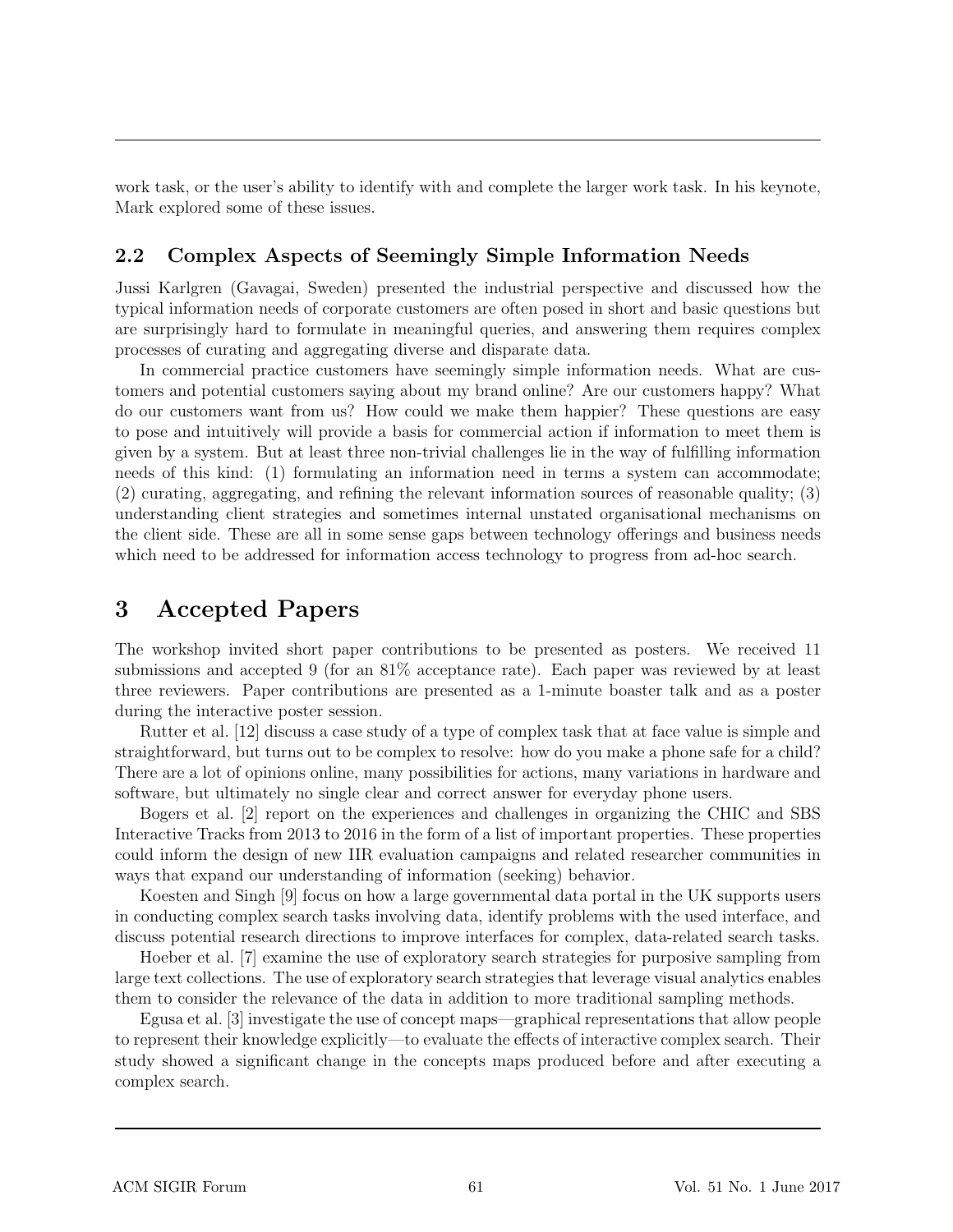Huurdeman [8] proposes a framework for the design of search user interfaces for complex search tasks. His framework covers three different types of features—personalizable features, informational features, and input & control features—and discusses the different stages of complex information seeking where these features are relevant.

Ventocilla et al. [13] suggest a bottom-up approach to displaying and exploring relations and correlations in datasets. Using billiards as a metaphor, a graph-representation of (cor)relations in a dataset are unfolded in directions based on the user's choices. This provides an intuitive exploratory faceted search interface with quantitative analyses calculated at run-time.

Novin [11] argues that studies on complex search tasks should make their designs more contextbased, which will make them more applicable to real-world scenarios, as well as more reproducible and falsifiable. The paper reviews literature on cognitive experiments that stress the importance if situation on actions and proposes a outside-in approach where the context is defined first, then the work task, after which different experimental variables can be considered.

Arora and Jones [1] conducted a user study to investigate how users perceive relevance and importance of highlighted document fragments related to specific search topics, to better understand how to generate effective summaries of documents. The results provide insights on what types of information are effective for satisfying information needs and why users find some parts more relevant than others.

### 4 Breakout Sessions

The second half of the workshop consisted of 3 breakout groups, seeded from the open research questions (see  $\S$ 1) and the contributed papers (see  $\S$ 3). The goal of the breakout groups was to discuss concrete activities to make progress on this topic, for instance in the form of a workshop or a new Interactive IR task at e.g. TREC or CLEF. The three themes were (1) search context and tasks, (2) search process, and (3) evaluation of complex search tasks.

#### 4.1 Search Context and Tasks

The first break-out session focused on tasks and context and had 17 participants. Many participants agreed that while several taxonomies of task facets have been proposed, there is no true methodical approach for how to construct authentic tasks yet. One proposal was to use Bloom's taxonomy of learning outcomes could be used to prompt different kind of behaviors, although not every task has learning focus. Another actively debated question was the role that context plays in tasks: is it even possible to talk about complex tasks without involving context? The context that people are in influences the complexity of that task (mobile vs. desktop, time pressure vs. relaxed, etc.) One potential barrier to progress on research on tasks is the lack of a common set of instruments that as a minimum could be used in interactive IR experiments with a possibility for extension. Unfortunately, this has not been done yet and it makes experiments difficult to compare. A proposed solution to this was a repository of interactive IR data to allow researchers to share and compare their data.

At the end of the session, several actionable outcomes were identified to further the state of research on task-based search: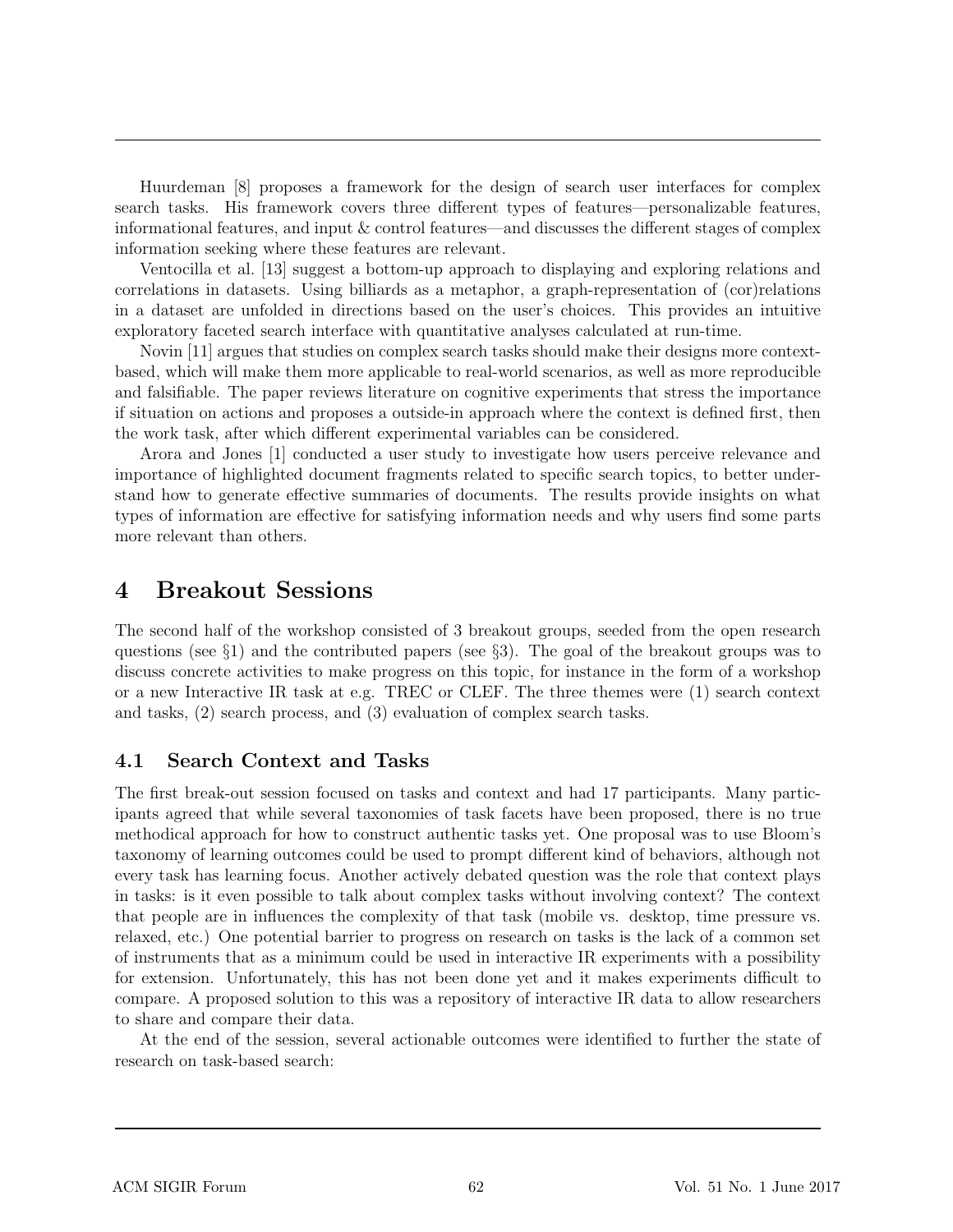- A repository for interactive track data. A sensible first step for this could be a workshop where people discuss how such datasets would need to be described and shared.
- More resource papers that describe existing datasets for IIR. These could be submitted to the SIGIR resource track, SIGIR Forum or possibly to CHIIR.
- A participatory workshop for organizing and clustering tasks, starting with the database of tasks initiated by Luanne Freund and Barbara Wildemuth. This workshop could also try to prioritize the types of tasks the community should focus on.
- Domain-specific workshops for generating sets of authentic tasks for a specific domain by inviting real-world domain experts and IIR experts

#### 4.2 Search Process

The third break-out session focused on the search process of complex search tasks and had 24 participants. The majority of the discussion in the breakout group focused on how to create a shared evaluation task that would be of interest to a wide range of IIR researchers.

The basic idea that the group came up with was to organize a shared task or workshop to determine what methods, tools, techniques are commonly used to investigate a given problem. That would give an idea of what any future, shared IIR evaluation task would have to take into account to generate interest from a broad spectrum of IIR researchers (both user and systemfocused researchers).

The shared task or workshop would set a specific, complex task. It was left open how this task should be specified or obtained. Each participant would then be free to use whatever methods they wanted to use to collect data and address the task. At the workshop each participant reports and shares what methods they used, what data they collected, and what results they got. In addition to the shared dataset that the task and workshop would produce, the increased understanding of what methods are in use would also allow for the development of new tools and systems to support IIR evaluations and IIR shared evaluation tasks.

#### 4.3 Evaluation of Complex Search Tasks

The third break-out session focused on evaluation and had 15 participants. It focused on the challenge of reducing dependence on standard datasets for shared tasks. Reliance on shared datasets risks over-fitting and takes away research efforts for contexts where data cannot (easily) be shared but deserve attention. Datasets or streams are to an increasing degree heterogenous, comprising mixed media, very various text genres, levels of abstraction and editorial oversight and structured and unstructured data. Reproducibility of research cannot rely only on identical data, but on using comparable data. As a concrete activity the group suggested a so-called extract-a-thon:

• Before the workshop, participants review and describe the methodology section of published papers, including how the data used are described and characterized, and assess if the information is sufficient for reproducing research.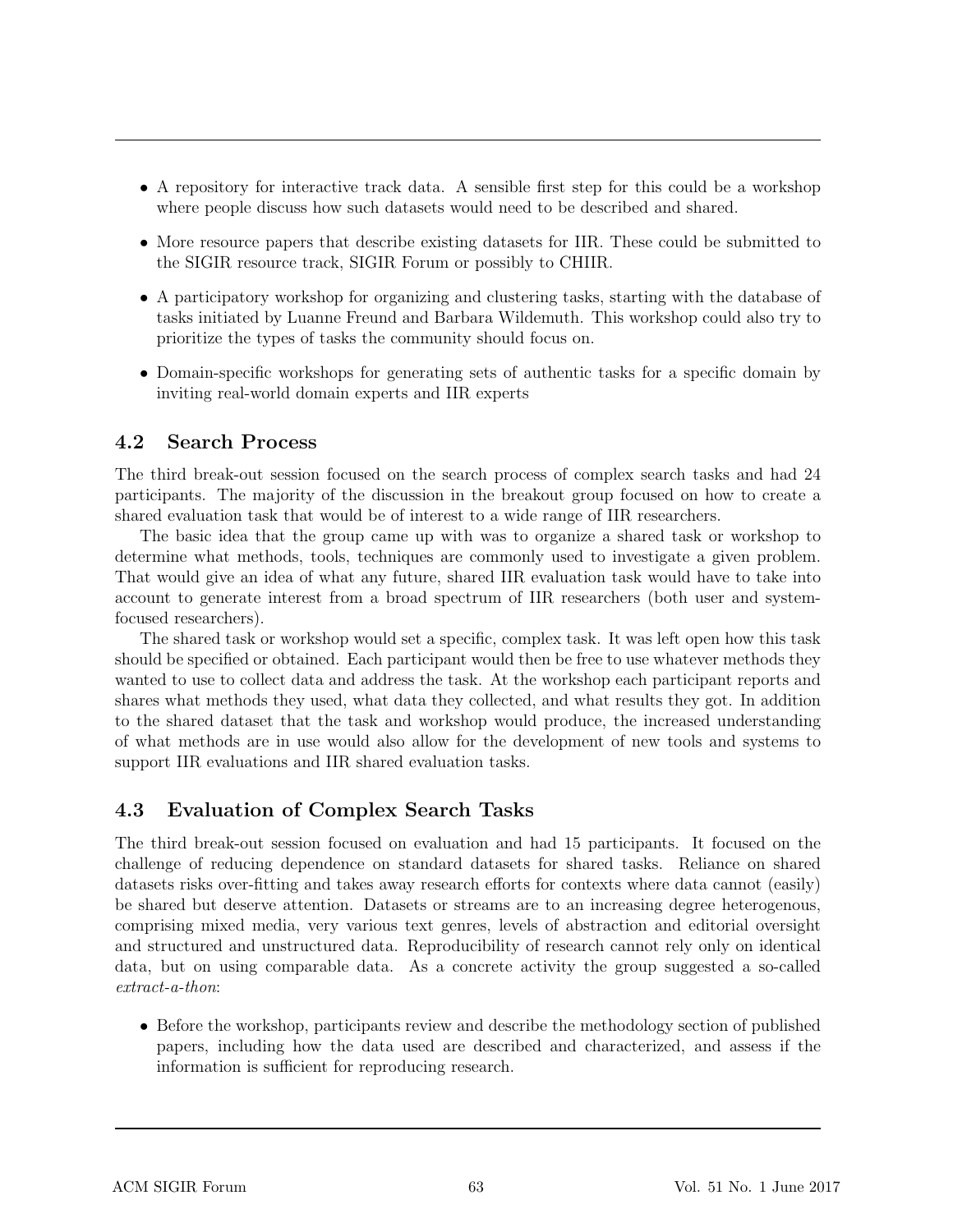- At the workshop, participants go through these identified characteristics, to assess if a reported experiment is based on data which is described carefully enough to be useful for the respective research and application interests. An example of the challenge would be a statement in a paper claiming that topic modeling works badly for social media, where in fact the actual problem is that the dataset is heterogeneous.
- At end of workshop, participants suggest concise ways of characterizing data that can be used across publications to fit the respective (and diverse) research interests.
- The outcome of the workshop is a check list and quality certification to share with reviewers in the field and make assessment easier and more uniform. This is somewhat similar to what is currently considered a hygiene factor for quality assurance of research in the medical field (e.g. the Cochrane Training<sup>1</sup> ).

The group noted that it is important to include ways of evaluating retrieval with mixed media collections (video, text). Text collections are easier to describe as there are more standard ways of doing this so, but the categories used may not be sufficiently fine-grained to reproduce an experiment.

### 5 Conclusions

Finally, the breakout groups reported to the audience with short pitches for their concrete plans for addressing these themes. The workshop provided a comprehensive overview of current work on supporting complex tasks in a variety of settings, and fostered new collaboration within our field on one of the most important topics in the coming years. Although there is a clear sense of direction emerging, it is less easy to pinpoint concrete insights or lessons learned. There was a general feeling that we made progress, and that the open discussion with participants across the fields of user-centered and system-centered information retrieval and human computer interaction was useful. There was great support for holding another edition of the workshop at a future CHIIR.

Last, but certainly not least, the workshop lived up to its proud reputation of social events, leading to new papers, spin-off workshops, and new friendships. This tradition was continued with an informal program at *Restaurant Schrøder* in Oslo, attended by workshop participants and other CHIIR attendees interested in the workshops topic, combining great discussion with food and drinks.

### 6 Acknowledgments

We thank the CHIIR workshop chair Preben Hansen and the local organizers for their support. We also thank the program committee members for their timely and constructive reviews. Last, but not least, we thank all presenters and attendees for their lively and engaged discussions. The workshop proceedings are available at http://ceur-ws.org/Vol-1798. .

<sup>&</sup>lt;sup>1</sup>See http://training.cochrane.org/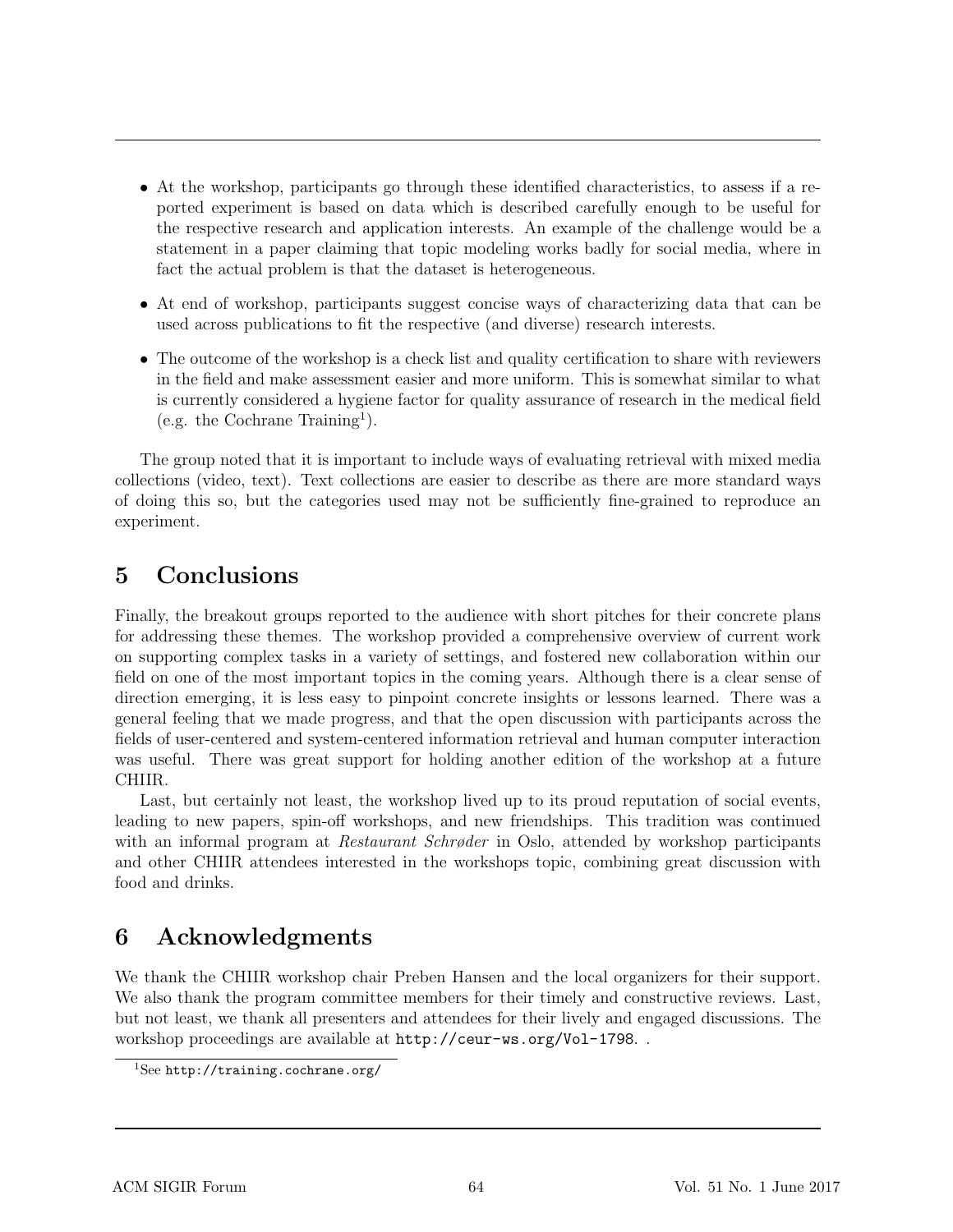### References

- [1] P. Arora and G. Jones. How do Users Perceive Information: Analyzing user feedback while annotating textual units within Web Documents. In CHIIR 2017 Second Workshop on Supporting Complex Search Tasks (SCST 2017), pages 7–10, 2017. URL http: //ceur-ws.org/Vol-1798/.
- [2] T. Bogers, M. Gäde, M. Hall, V. Petras, and M. Skov. Lessons Learned from the CHiC and SBS Interactive Tracks: A Wishlist for Interactive IR Evaluation. In CHIIR 2017 Second Workshop on Supporting Complex Search Tasks (SCST 2017), pages 11–14, 2017. URL http://ceur-ws.org/Vol-1798/.
- [3] Y. Egusa, M. Takaku, and H. Saito. Evaluating Complex Interactive Searches Using Concept Maps. In CHIIR 2017 Second Workshop on Supporting Complex Search Tasks (SCST 2017), pages 15–17, 2017. URL http://ceur-ws.org/Vol-1798/.
- [4] M. Gäde, M. M. Hall, H. C. Huurdeman, J. Kamps, M. Koolen, M. Skov, E. Toms, and D. Walsh. Overview of the SBS 2015 Interactive Track. In L. Cappellato, N. Ferro, G. J. F. Jones, and E. SanJuan, editors, *Working Notes of CLEF 2015 - Conference and Labs of the* Evaluation forum, Toulouse, France, September 8-11, 2015., volume 1391 of CEUR Workshop Proceedings. CEUR-WS.org, 2015. URL http://ceur-ws.org/Vol-1391/78-CR.pdf.
- [5] M. Gäde, M. M. Hall, H. C. Huurdeman, J. Kamps, M. Koolen, M. Skov, T. Bogers, and D. Walsh. Overview of the SBS 2016 interactive track. In *Working Notes of CLEF 2016* -Conference and Labs of the Evaluation forum, Evora, Portugal, 5-8 September, 2016., volume 1609 of CEUR Workshop Proceedings, pages 1024–1038. CEUR-WS.org, 2016. URL http: //ceur-ws.org/Vol-1609/16091024.pdf.
- [6] M. M. Hall, H. C. Huurdeman, M. Koolen, M. Skov, and D. Walsh. Overview of the INEX 2014 Interactive Social Book Search Track. In L. Cappellato, N. Ferro, M. Halvey, and W. Kraaij, editors, Working Notes for CLEF 2014 Conference, Sheffield, UK, September 15-18, 2014., volume 1180 of CEUR Workshop Proceedings, pages 480–493. CEUR-WS.org, 2014. URL http://ceur-ws.org/Vol-1180/CLEF2014wn-Inex-HallEt2014.pdf.
- [7] O. Hoeber, L. Hoeber, R. Snelgrove, and L. Wood. Interactively Producing Purposive Samples for Qualitative Research using Exploratory Search. In CHIIR 2017 Second Workshop on Supporting Complex Search Tasks (SCST 2017), pages 18–20, 2017. URL http://ceur-ws. org/Vol-1798/.
- [8] H. C. Huurdeman. Dynamic Compositions: Recombining Search User Interface Features for Supporting Complex Work Tasks. In CHIIR 2017 Second Workshop on Supporting Complex Search Tasks (SCST 2017), pages 21–24, 2017. URL http://ceur-ws.org/Vol-1798/.
- [9] L. Koesten and J. Singh. Searching Data Portals More Complex Than We Thought? In CHIIR 2017 Second Workshop on Supporting Complex Search Tasks (SCST 2017), pages 25–28, 2017. URL http://ceur-ws.org/Vol-1798/.